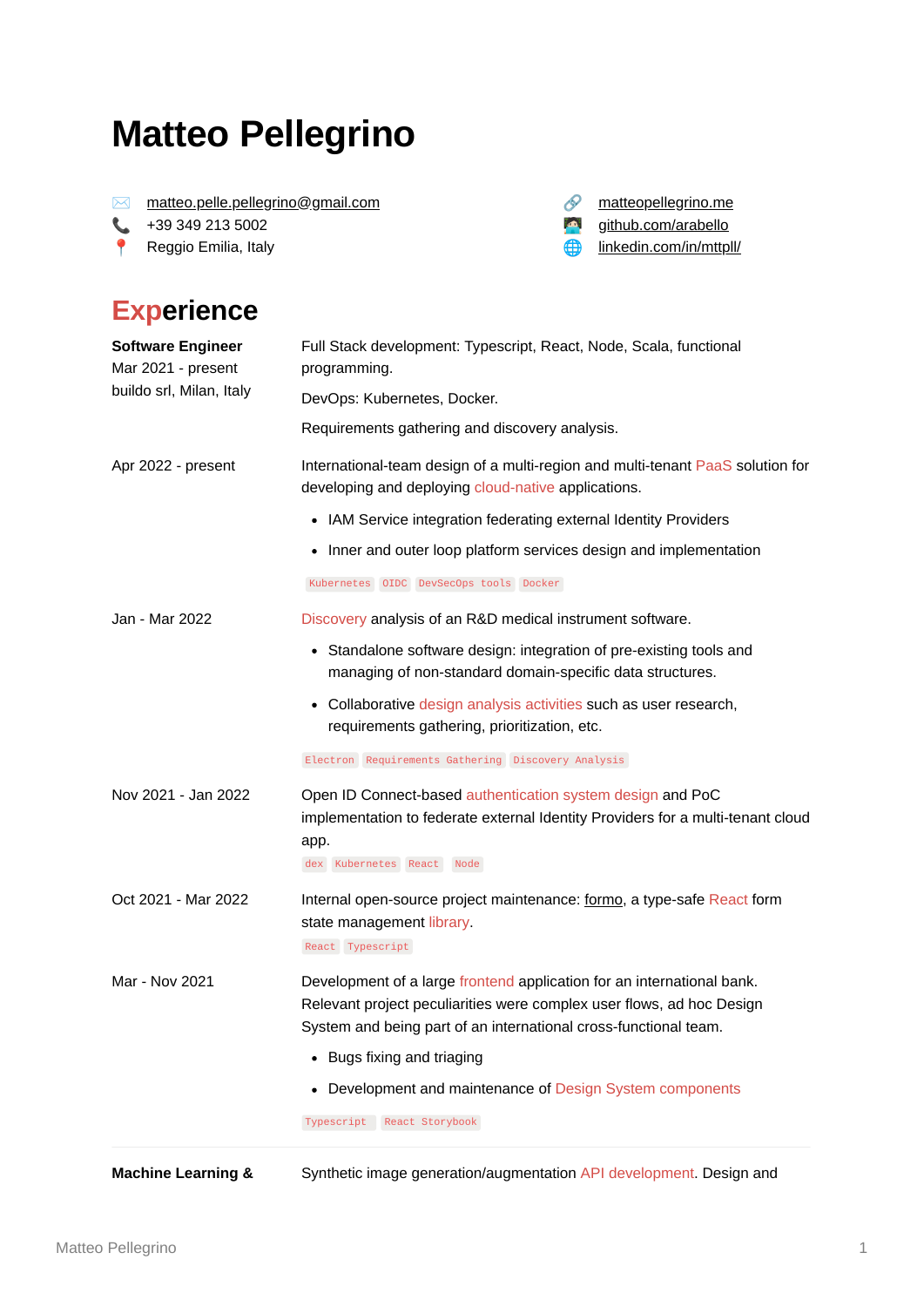| <b>Computer Vision</b>      | implementation of an SDK to generate and manage artificial datasets. |
|-----------------------------|----------------------------------------------------------------------|
| Intern                      | • Internal tools integration and re-engineering                      |
| Jan 2020 - Jul 2020         | • Documentation writing                                              |
| Datalogic USA               | • Containerized deploy                                               |
| Pasadena, California        | python opency docker                                                 |
| <b>Full-stack Developer</b> | Development of an appointment scheduling application as a summer     |

**Intern** Jul 2014 - Sep 2014 Multitraccia SC Reggio Emilia, Italy

internship. PHP

### **Education**

**Master of Computer Engineering** University of Bologna 2018-2021 110/110 cum laude

**Bachelor of Computer Engineering** University of Bologna 2015-2018 104/110

**IT Upper-secondary Diploma** I.I.S. Blaise Pascal 2010-2015 100/100 cum laude

#### **Languages**

| Italian        | Native Speaker                   |                              |
|----------------|----------------------------------|------------------------------|
| <b>English</b> | Professional working proficiency | IELTS Academic 7.0 (CEFR C1) |

## **Miscellaneous**

| <b>Espanso Hub</b><br>Nov 2021 - present | <b>Espanso</b> is a privacy-first cross-platform text expander. <b>Espanso Hub</b> is the<br>official web application, built using <b>Nextis</b> sse technology, to search and<br>explore Espanso packages.<br>https://hub.espanso.org/                                                                 |
|------------------------------------------|---------------------------------------------------------------------------------------------------------------------------------------------------------------------------------------------------------------------------------------------------------------------------------------------------------|
| <b>Dokey</b><br>Nov 2017 - Feb 2019      | Dokey is a productivity app for professionals. The project was involved in the<br>startup program of AlmaCube incubator in Bologna. During this experience:<br>• I learned about the startup environment and lean approach,                                                                             |
|                                          | • enforced my Android/Kotlin skills and<br>• took care of the platform and brand UI/UX design<br>https://www.matteopellegrino.me/dokey-web                                                                                                                                                              |
| <b>HN Read Time</b><br>Nov 2019          | Chrome extension showing read time preview of Hacker News articles. Being<br>a constant HN reader, I built this tool to immediately know how much time an<br>article will take to be read. I also got the opportunity to learn more about web<br>scraping.<br>https://www.matteopellegrino.me/dokey-web |